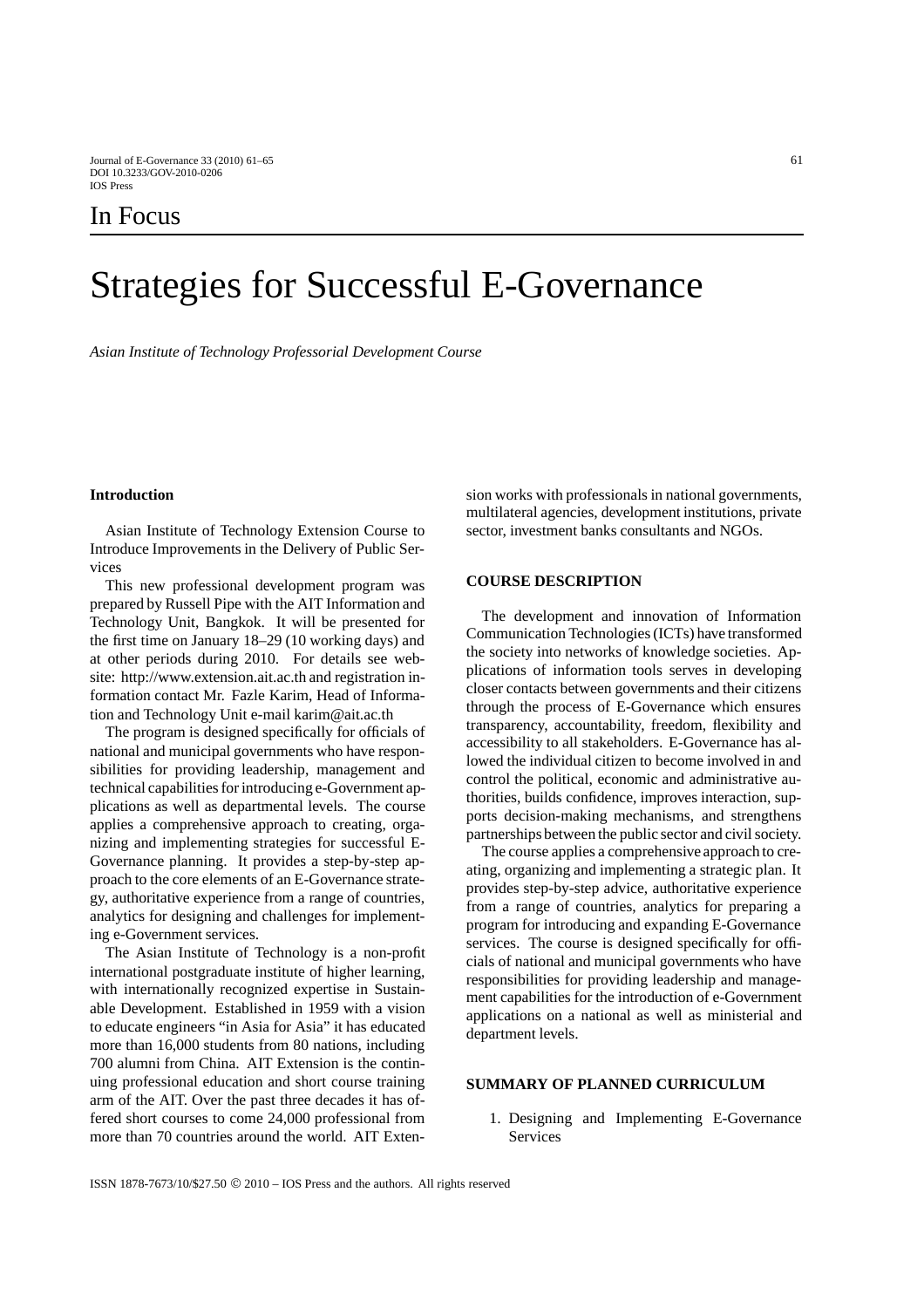- 2. Assessing E-Governance readiness
- 3. Leadership, responsibilities and human capacity building
- 4. Priorities for establishing online services, websites and portals
- 5. Advanced system design: Knowledge Management, m-services
- 6. Financing needs, sustainability, and cost-sharing partnerships
- 7. Determining performance indicators, monitoring and evaluation
- 8. Challenges to e-Governance security, privacy, equity and access
- 9. Field visits to advanced E-Governance projects
- 10. Achieving citizen-centric E-Governance

Strategic planning is designed to strengthen and enhance the performance and quality of an institution. Its purpose is to provide and enhance the performance of examination and evaluation of an institution's strengths, weaknesses, goals, resource requirements, and future prospects; to set out a coherent plan to respond to the findings; and to build a strong, more effective program of government services. Strategic planning is a conscious process by which an institution assesses its current state and the likely future condition of its environment, identifies possible future scenarios, based on experiences of a number of countries that have introduced e-Government in efficiently yet in some cases without full success.

As such, planning for major governmental initiatives requires considerable consultation and involvement government entities directly impacted and in the case of e-Government, a number of business and citizen stakeholders. Therefore, this course articulates a methodologies verified by a number of national governments and intergovernmental bodies. It acts on four key premises:

- **–** Effective strategic planning is an **essential tool** for government officials.
- **–** Strategic planning is an evolving process in the field of e-government that needs to be **skillfully introduced** and implemented.
- **–** Planning must lead to **action** and produce results.
- **–** Rigorous **monitoring** of plan implementation is essential.

# **OVERARCHING COURSE OBJECTIVES**

**–** To guide participants in assessing the opportunities and challenges involved in implementing e-Government services.

- **–** To assist in determining priorities for introducing e-Government programs.
- **–** To determine requirements for ICT-enabled development involving infrastructure, management optimization and e-Government promotion.
- **–** To assess trends in technology and delivery systems that may impact present and future operations.
- **–** To develop organizational strategies as benchmarking, monitoring and evaluation techniques that may be applied to assess success of e-Government programs.
- **–** To identify security, privacy and equity challenges to operation of e-Government services.
- **–** To design innovative citizen-centric e-Government programs that are cost-effective, personalized and needed.

# **KEY QUESTIONS THIS COURSE WILL ADDRESS**

- **–** Why has the introduction of electronic services become so widespread and receiving high priority to achieve modernization as well as economic development?
- **–** What are the keys to Strategic E-Government Planning?
- **–** Why is leadership by senior government officials as well as skilled operational managers required?
- **–** How important are training programs for both government officials as well business and citizen users of e-Services?
- **–** What are the Elements of a Strategic Plan for Determining Priorities for Introducing E-Government Projects?
- **–** How should challenges to arrange adequate financing, ensure sustainability and establishing partnerships with the private sector be addressed?
- **–** How should new technologies as mobile services and techniques such as Knowledge Management be incorporated into effective strategic plans?
- **–** How can information integration, interoperability and sharing be successfully introduced to achieve citizen-centric requirements?

# **TRAINING AND INSTRUCTIONAL APPROACH**

AIT believes strongly in the value of peer learning, problem-based learning, particularly learning and lean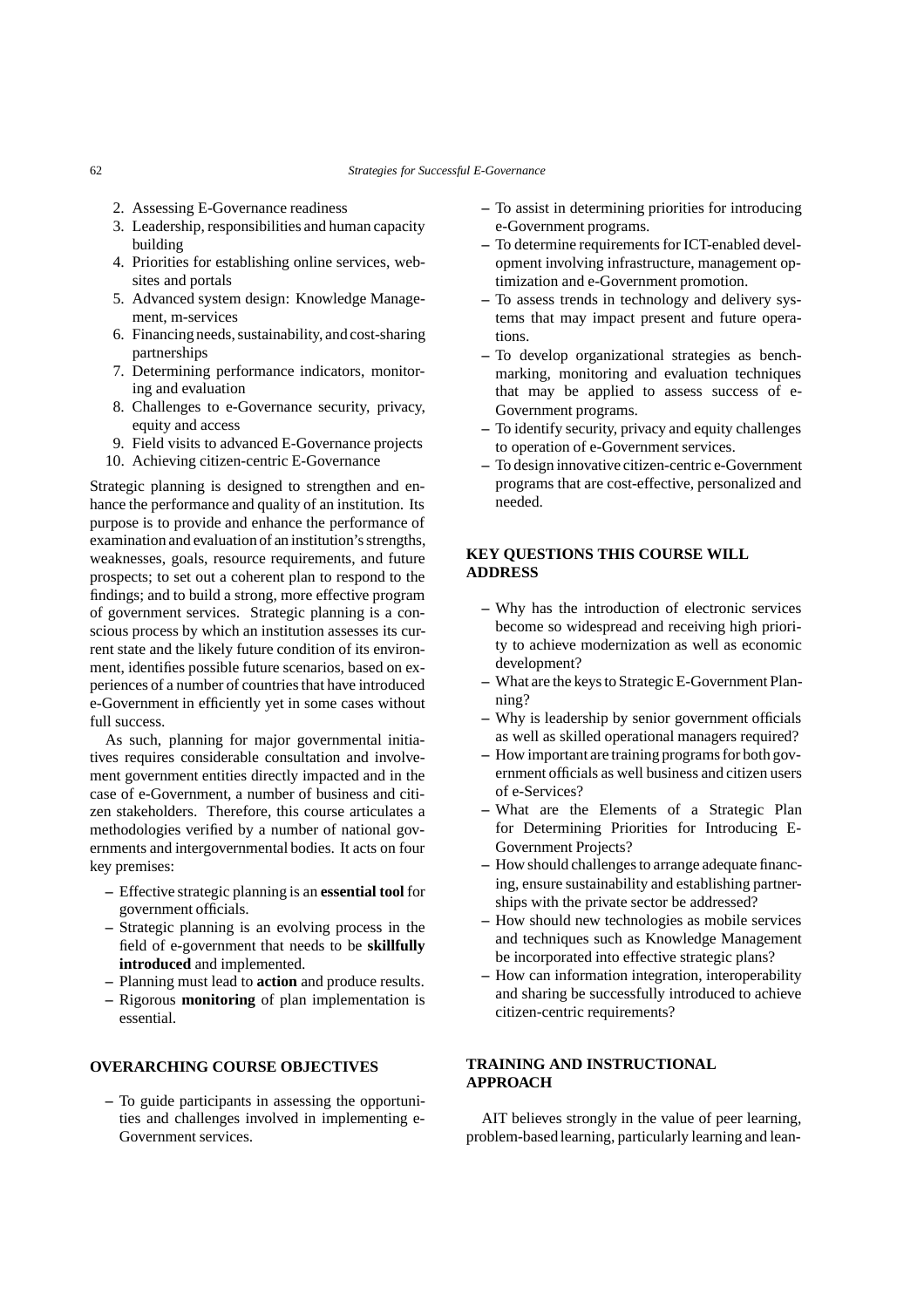er centeredness. We strive to maximize learning in all training programs by using these approaches appropriately. Participants benefit from close personal attention from accomplished professional. A typical training course provides five to six hours of workshop sessions every weekday.

AIT teaching-learning methods include lectures, workshops, group discussions, case analyses, group work, individual exercises, reflective thinking, role plays, project work simulations, and study visits. Our learning system utilizes interactive, task-based, distance mentoring and self-access learning experiences.

All AIT training courses take advantage of our stimulating academic and social environment, which is a multicultural English-speaking academic community.

Towards the end of the program participants will prepare a report on the reflections on the training program, their expectations and achievements, action plans for implementing the skills acquired in their organization. AIT will issue an AIT certificate of achievement to participants successfully completing the training course, prepare and present a report and attend all sessions.

#### **CURRICULUM DETAILS**

## **Module I: Design and Implementation of E-Governance Services**

- **–** E-Governance should be an open process that improves transparency in government, is applied to any levels of public services to enhance public services, making them more accountable, effective and convenient as well as responsive.
- **–** Key success factors involve integration of government and ICT technologies to accomplish desired objectives.
- **–** E-Governance initiatives can contribute to stronger relationship between the public and private sectors by promoting SMEs, growth of e-Commerce and service sectors
- **–** The importance of ICTs is not only as a medium of communications, but also significant economic impacts as an enabler of development in particular productivity, contributing to empowerment, job creation and competitiveness

#### **Module 2: Assessing E-Governance Readiness**

**–** Determining requirements for ICT-enabled development involve infrastructure, network preparedness, required interfaces, functioning applications, management optimization, national portals, government Chief Information Officers (CIOs) and e-Governance promotion.

- **–** Policy-makers and planners should determine planning stages of E-Governance projects, including design of the initial plan, when to involve stakeholders, how to prepare cohesive strategy, how to best fund E-Governance projects, how to sustain and manage projects effectively.
- **–** Availability of the Internet is recognized as providing the vast majority of citizens access to government services.
- **–** E-Governance is an evolutionary, multi-faceted process that may be viewed as three phases: publish (online dissemination of government information useful to public and other agencies), interact (involves two-way communication between government, business or citizens, as e-mail contact), and transact (allowing users to conduct transactions online, as registration and tax payments);
- **–** E-Governance initiatives can be characterized based on their intended users: Government to Government (G2G), Government to Citizen (G2C), and Government to Business (G2B)

# **Module 3: Leadership, Responsibilities and Human Capacity Building**

- **–** Due to the importance of introducing E-Governance programs what affect several ministries and other central government entities, the active leadership of the Head of State or Prime Minister is considered appropriate – where it will have a clear view across Ministries and divisions. And can take overall responsibility for the planning process, detailed design and implementation.
- **–** Attention should be directed to promoting information exchange and encouragement of interoperability between various government applications. This also should involve sharing of lessons learned across E-Governance projects,
- **–** Five main elements or "architectures" have been identified as necessary for successful e-Governance: (1) process architecture, (2) technology architecture, (3) data architecture; (4) data management architecture, and (5) management architecture.
- **–** Chief Information Officers (CIOs) with responsibilities for planning and implementation of IT integration are being appointed in a number of countries and commercial organizations.
- **–** Training for Senior Government Officials and Policy-Makers as well as managers and civil services is critically needed in most country. Human resource development in the form of traditional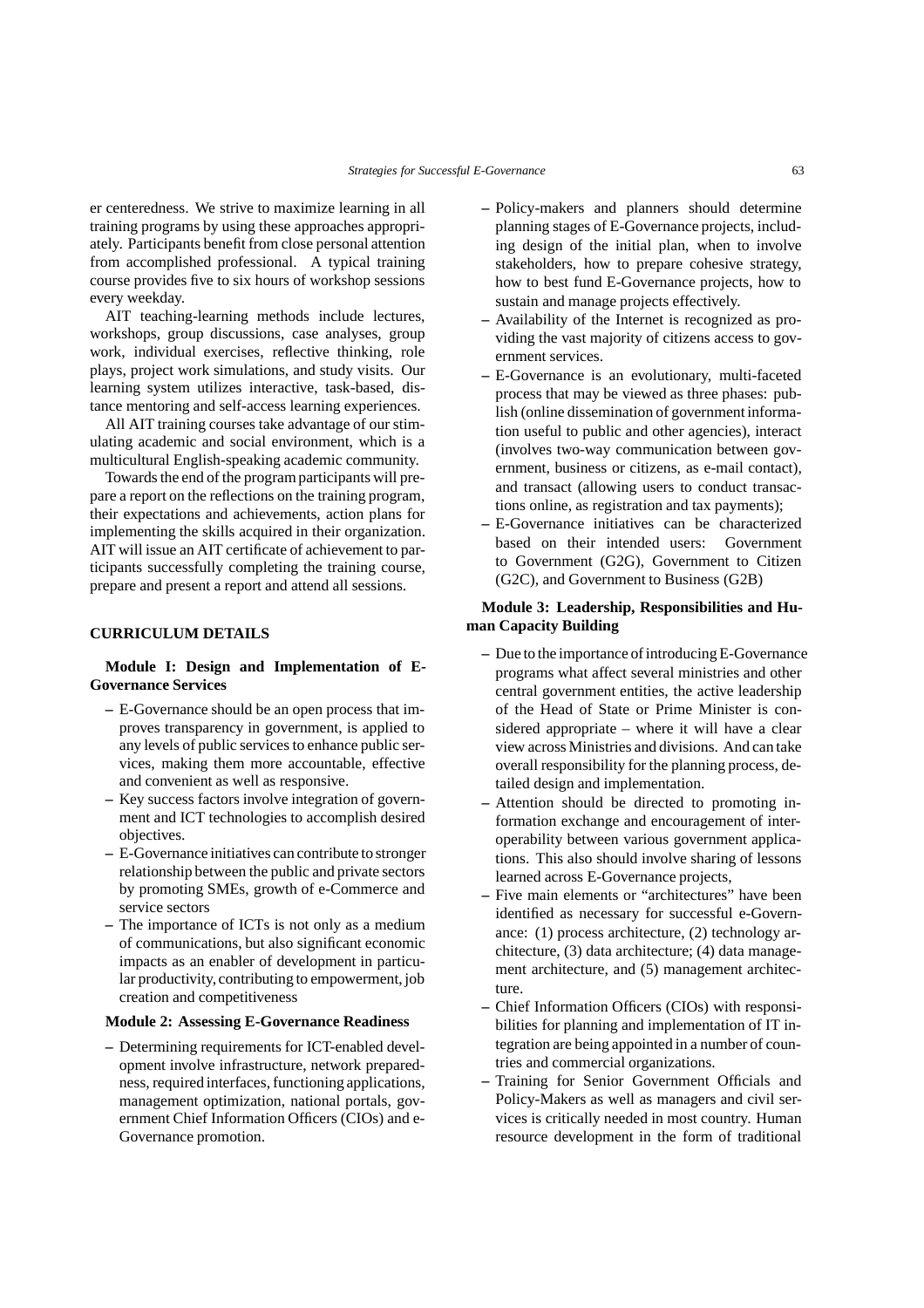training and online courses is required. As well, users of e-Governance services must be training to enable them to efficiently take advantage of such new services.

## **Module 4: Priorities for Online Services, establishing Websites and Portals**

- **–** Online government procurement (e-Procurement) produces cost savings and reducing of corruption;
- **–** Citizen participation to improve effectiveness of government and promote civic trust with a major new initiative in Europe and several other regions of "citizen-centric E-Governance,"
- **–** Establishing E-Governance websites: (1) national entry points or "gateways" or "portals," (2) citizen or business centric portals; (3) ministry-level websites; (4) parliamentary or judicial branch websites, (5) personal websites for elected officials. The totality is intended to be Government Information Networks (GINs)
- **–** Websites for specific Government Services and Applications, as tax payments, immigration and border control, drivers licensing, automobile registration, land and property registration, birth registration, e-voting, online job listings, education and training, health services.
- **–** Introducing E-Governance and provincial and municipal levels of governmentis increasingly important. The importance of e-Municipalities is now considered a priority.
- **–** Several countries are introducing m-Governance services where technology allows such interactions

# **Module 5: Advanced system design, knowledge management, m-services**

- **–** m-Governance applications are becoming increasingly available as wireless infrastructure and upgrading 3G . Mobile phones, now exceeding 4.4 billion, provide access to citizens in developing countries and many provide e-money services
- **–** Knowledge Management (KM) in government is a key strategy involving information sharing, to promote creativity and innovation within an between organizations and draws from a wide range of disciplines and technologies
- **–** Open Source Software (OSS) for launching E-Governance applications is receiving a significant amount of attention and there are a number of applications in developing as well as developed countries.

#### **Module 6: Financing, Sustainability and Cost-Sharing Partnerships**

- **–** Before making large-scale investments in E-Governance, planners should seek to identify costs (including IT software, planning, process reform, other infrastructure),define desired benefits and the costs and risks associated with realizing those benefits so projects are appropriately scaled, verified for sustainability and benchmarks developed.
- **–** Funding requirements should be specified clearly in the planning stage of E-Governance. Budgets designed to accommodate change; if tax collection estimates do not meet expectations, governments must plan to offset costs on the short or medium term.
- **–** Cost-sharing with Private Sector through Public-Private Partnerships (PPPs) can help governments decrease the cost of designing and managing E-Government programs. PPPs are increasingly used not only for infrastructure projects but also to operate government services.
- **–** Identifying the availability of financial support from international and national donor agencies can be important to developing countries requiring funds to fulfill E-Governance projects. There are different criteria for determining recipients, one viewing e-government as an important driver of economic growth, and another improving public policy and the democratic process.

# **Module 7: Determining performance indicators, monitoring and evaluation**

- **–** Policymakers and project managers can use benchmarks, key performance indicators (KPI) and other monitoring and evaluation (M&E) tools to track the performance of e-Government projects to determine whether mid-course adjustments are needed. These and other metrics will differ from project to project, depending on goals, intended audience, and user costs and benefits identified.
- **–** These techniques differ from e-Readiness assessments in that they are performed to determine a country's capacity to use and apply ICT, and E-Governance readiness assessments are focused on the extent to which governments have the capacity to take advantage of E-Governance projects.
- **–** Project level benchmarking is not done at the end of a project, rather it should be carried out throughout a project, so that findings can be acted upon and deficiencies corrected.